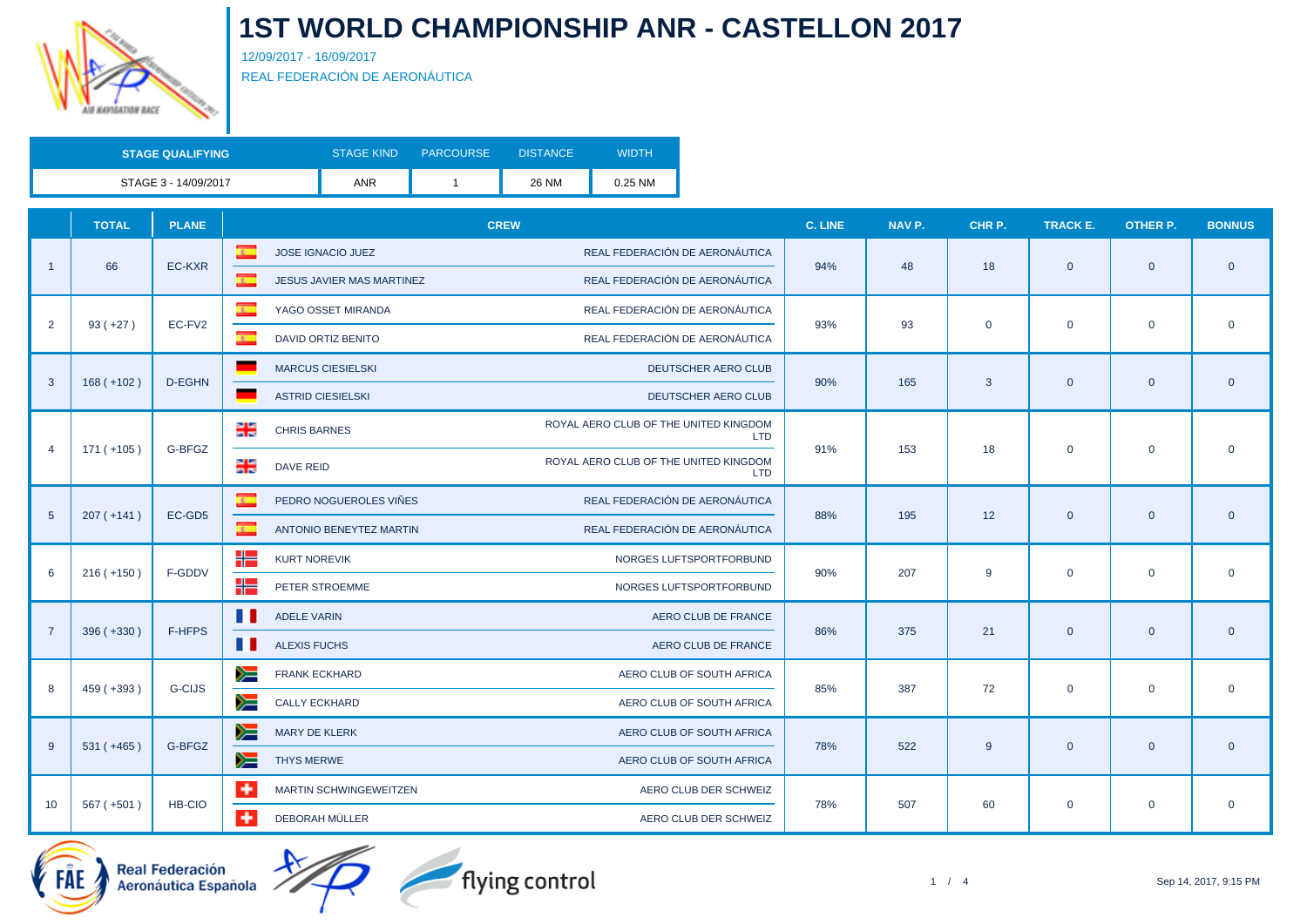

12/09/2017 - 16/09/2017 REAL FEDERACIÓN DE AERONÁUTICA

| <b>STAGE QUALIFYING</b> | <b>STAGE KIND</b> | <b>PARCOURSE</b> | <b>DISTANCE</b> | WIDTH   |
|-------------------------|-------------------|------------------|-----------------|---------|
| STAGE 3 - 14/09/2017    | <b>ANR</b>        |                  | 26 NM           | 0.25 NM |

|    | <b>TOTAL</b> | <b>PLANE</b>  | <b>CREW</b>                                                                          | C. LINE    | NAV P. | CHR P. | <b>TRACK E.</b> | <b>OTHER P.</b>                                                                                                                                             | <b>BONNUS</b>  |
|----|--------------|---------------|--------------------------------------------------------------------------------------|------------|--------|--------|-----------------|-------------------------------------------------------------------------------------------------------------------------------------------------------------|----------------|
|    |              | <b>HB-CGK</b> | l ÷<br><b>WERNER UNOLD</b><br>AERO CLUB DER SCHWEIZ                                  |            | 585    |        |                 |                                                                                                                                                             |                |
| 11 | $591 (+525)$ |               | l +<br><b>ESTHER RIMENSBERGER</b><br>AERO CLUB DER SCHWEIZ                           | 83%        |        | 6      | $\mathbf{0}$    | $\mathbf{0}$<br>$\mathbf 0$<br>$\overline{0}$<br>$\mathbf 0$<br>$\mathbf{0}$<br>$\mathbf 0$<br>$\mathbf{0}$<br>$\mathbf 0$<br>$\overline{0}$<br>$\mathbf 0$ | $\overline{0}$ |
|    |              | EC-FH4        | $\overline{\mathbf{r}}$<br>CARLOS EUGUI AGUADO<br>REAL AEROCLUB DE NAVARRA           |            |        |        |                 |                                                                                                                                                             |                |
| 12 | $627 (+561)$ |               | $\overline{\mathbf{c}}$<br>REAL FEDERACIÓN DE AERONÁUTICA<br>JAUME COLOMBAS SALVA    | 81%        | 612    | 15     | $\mathbf 0$     |                                                                                                                                                             | $\mathbf 0$    |
|    |              |               | $\ddot{\Phi}$<br>FEDERAÇÃO PORTUGUESA DE AERONÁUTICA<br><b>JULIO TEIXEIRA</b>        |            |        |        |                 |                                                                                                                                                             |                |
| 13 | $636 (+570)$ | CS-AQX        | DΦ.<br>FEDERAÇÃO PORTUGUESA DE AERONÁUTICA<br><b>BERNARDO REIS</b>                   | 85%        | 615    | 21     | $\mathbf{0}$    |                                                                                                                                                             | $\overline{0}$ |
|    |              |               | <b>K</b><br>REAL FEDERACIÓN DE AERONÁUTICA<br>ROBERTO BLANCO VELARDE                 |            | 678    |        | $\mathbf 0$     |                                                                                                                                                             |                |
| 14 | 747 (+681)   | EC-ZBA        | $\overline{a}$<br>REAL FEDERACIÓN DE AERONÁUTICA<br>RAQUEL PAGOLA DIVASSON           | 82%<br>82% |        | 69     |                 |                                                                                                                                                             | $\mathbf 0$    |
|    |              |               | $\overline{\mathbf{z}}$<br>REAL FEDERACIÓN DE AERONÁUTICA<br>FERNANDO AHIJADO MARTIN |            | 657    |        |                 |                                                                                                                                                             |                |
| 15 | 780 (+714)   | EC-FH4        | $\sigma$<br>IÑIGO PRIETA SILVA<br>REAL FEDERACIÓN DE AERONÁUTICA                     |            |        | 123    | $\mathbf{0}$    |                                                                                                                                                             | $\overline{0}$ |
|    |              |               | ÷<br><b>SAMI VIITANEN</b><br>SUOMEN ILMAILULIITTO RY                                 | 36%<br>795 |        |        | $\mathbf 0$     |                                                                                                                                                             |                |
| 16 | 864 (+798)   | F-GDDV        | ÷<br><b>KALLE AUITIO</b><br>SUOMEN ILMAILULIITTO RY                                  |            |        | 69     |                 |                                                                                                                                                             | $\mathbf 0$    |
|    |              |               | <b>IVO LENGAL</b><br>AEROKLUB CESKÈ REPUBLIK                                         |            |        |        |                 |                                                                                                                                                             |                |
| 17 | 873 (+807)   | OK-MAF        | AEROKLUB CESKÈ REPUBLIK<br><b>JURAJ CEKAN</b>                                        | 77%        | 813    | 60     | $\mathbf{0}$    |                                                                                                                                                             | $\overline{0}$ |
|    |              |               | ROYAL AERO CLUB OF THE UNITED KINGDOM<br>当<br><b>RODNEY BLOIS</b><br><b>LTD</b>      |            |        |        |                 |                                                                                                                                                             |                |
| 18 | 891 (+825)   | <b>G-ATKT</b> | ROYAL AERO CLUB OF THE UNITED KINGDOM<br>∺<br>JUDITH WORDSWORTH<br><b>LTD</b>        | 80%        | 834    | 57     | $\mathbf 0$     |                                                                                                                                                             | $\mathbf 0$    |
|    |              |               | <b>DÖRTHE GRUBEK</b><br>DEUTSCHER AERO CLUB                                          |            |        |        |                 |                                                                                                                                                             |                |
| 19 | $924 (+858)$ | D-EDPX        | <b>ARNOLD GRUBEK</b><br>DEUTSCHER AERO CLUB                                          | 79%        | 912    | 12     | $\mathbf{0}$    |                                                                                                                                                             | $\overline{0}$ |
|    |              |               | $\overline{\mathbf{c}}$<br>REAL FEDERACIÓN DE AERONÁUTICA<br>YURI RABASA ROIG        |            |        |        |                 |                                                                                                                                                             |                |
| 20 | $927 (+861)$ | EC-EN1        | $\overline{R}$<br>REAL FEDERACIÓN DE AERONÁUTICA<br><b>MAURO ESTEVE CAST</b>         | 74%        | 921    | 6      | $\mathbf 0$     |                                                                                                                                                             | $\mathbf 0$    |





flying control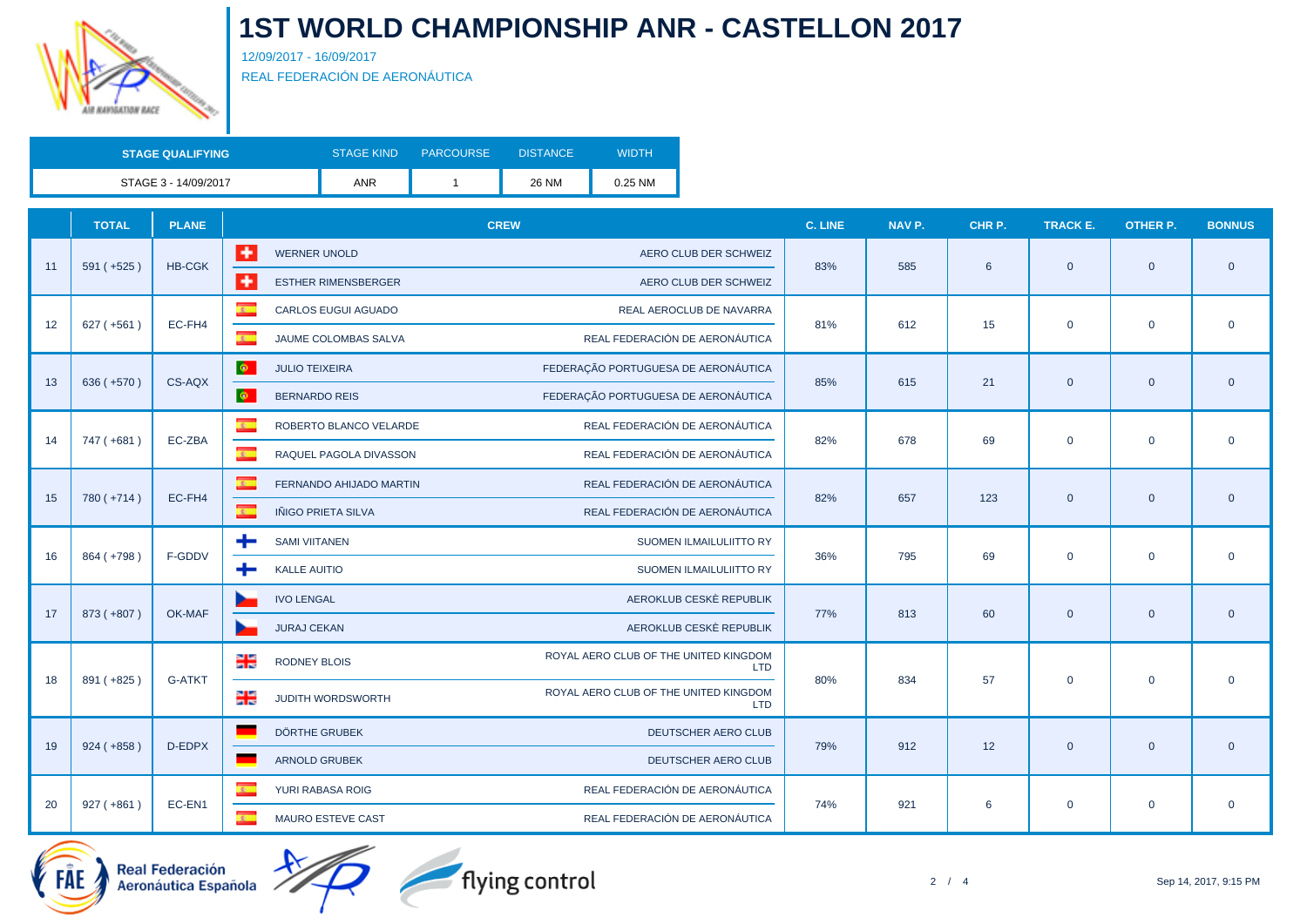

12/09/2017 - 16/09/2017 REAL FEDERACIÓN DE AERONÁUTICA

| <b>STAGE QUALIFYING</b> | <b>STAGE KIND</b> | <b>PARCOURSE</b> | <b>DISTANCE</b> | WIDTH   |
|-------------------------|-------------------|------------------|-----------------|---------|
| STAGE 3 - 14/09/2017    | <b>ANR</b>        |                  | 26 NM           | 0.25 NM |

|    | <b>TOTAL</b>       | <b>PLANE</b>  | <b>CREW</b>                                              |                                                         | <b>C. LINE</b> | NAV P. | CHR P. | <b>TRACK E.</b> | <b>OTHER P.</b>                                                                                                                                   | <b>BONNUS</b>  |
|----|--------------------|---------------|----------------------------------------------------------|---------------------------------------------------------|----------------|--------|--------|-----------------|---------------------------------------------------------------------------------------------------------------------------------------------------|----------------|
| 21 | $1,029$ ( $+963$ ) | EC-ZBA        | $\mathbf{R}$<br><b>VICENTE NEBOT PEIRAT</b>              | REAL FEDERACIÓN DE AERONÁUTICA                          | 77%            | 1,026  | 3      | $\mathbf{0}$    |                                                                                                                                                   | $\overline{0}$ |
|    |                    |               | $\overline{z}$<br>PERE JOAN NOGUEROLES ASENCIO           | REAL FEDERACIÓN DE AERONÁUTICA                          |                |        |        |                 | $\overline{0}$<br>$\mathbf 0$<br>$\overline{0}$<br>$\mathbf{0}$<br>$\mathbf 0$<br>$\mathbf 0$<br>$\overline{0}$<br>$\mathbf{0}$<br>$\overline{0}$ |                |
| 22 | $1,041 (+975)$     | F-GDDV        | ╬<br><b>KENNETH JACOBSEN</b>                             | NORGES LUFTSPORTFORBUND                                 | 75%            | 978    | 63     |                 |                                                                                                                                                   |                |
|    |                    |               | ╬<br>ANDERS M. W. LIBERG                                 | NORGES LUFTSPORTFORBUND                                 |                |        |        | $\mathbf 0$     |                                                                                                                                                   | $\mathbf 0$    |
|    |                    |               | <b>POVILAS LIBERIS</b>                                   | <b>LIETUVOS AEROKLUBAS</b>                              |                |        |        |                 |                                                                                                                                                   |                |
| 23 | $1,050(+984)$      | <b>F-HFPS</b> | <b>KRIVICKAS IGNAS</b>                                   | LIETUVOS AEROKLUBAS                                     | 52%            | 969    | 81     | $\mathbf{0}$    |                                                                                                                                                   |                |
|    | 1,080              |               | JOHANNES CSERVENY                                        | ÖSTERREICHISCHER AERO CLUB                              | 79%            |        | 3      | $\mathbf{0}$    | $\overline{0}$<br>$\mathbf 0$<br>$\mathbf 0$<br>$\overline{0}$                                                                                    |                |
| 24 | $(+1,014)$         | EC-111        | $\overline{B}$<br>PABLO MANUEL KEENOY                    | REAL FEDERACIÓN DE AERONÁUTICA                          |                | 1.077  |        |                 |                                                                                                                                                   |                |
|    | 1,185              | <b>G-CIJS</b> | y≡<br><b>HANS SCHWEBEL</b>                               | AERO CLUB OF SOUTH AFRICA                               | 70%            | 1,122  | 63     | $\mathbf{0}$    |                                                                                                                                                   | $\overline{0}$ |
| 25 | $(+1, 119)$        |               | y≡<br><b>RONALD STIRK</b>                                | AERO CLUB OF SOUTH AFRICA                               |                |        |        |                 |                                                                                                                                                   |                |
|    | 1,224              |               | $\overline{\mathbf{c}}$<br>MANUEL JOSE SOS GALLEN        | REAL FEDERACIÓN DE AERONÁUTICA                          |                |        |        |                 |                                                                                                                                                   |                |
| 26 | $(+1, 158)$        | EC-DFK        | $\mathcal{R}^{\mathcal{L}}$<br>JOHISSY BRIONES ESTEBANEZ | REAL FEDERACIÓN DE AERONÁUTICA                          | 74%            | 1,161  | 63     | $\mathbf 0$     |                                                                                                                                                   |                |
| 27 | 1,443              | LX-AIC        | <b>LORENZO RAMAZZOTTI</b>                                | FEDERATION AERONAUTIQUE<br><b>LUXEMBURGOUISE</b>        | 56%            | 1.326  | 117    | $\mathbf{0}$    |                                                                                                                                                   |                |
|    | $(+1,377)$         |               | <b>HEINZ CHRISTIAN</b>                                   | FEDERATION AERONAUTIQUE<br><b>LUXEMBURGOUISE</b>        |                |        |        |                 |                                                                                                                                                   |                |
| 28 | 1,456              | <b>G-CIJS</b> | ANDREAS SALOMÓN<br>€                                     | KYPRIAKI AERATHLITIKI OMOSPONDIA                        | 50%            |        |        |                 |                                                                                                                                                   |                |
|    | $(+1,390)$         |               | z<br><b>CHRISTOS LIMNATITIS</b>                          | KYPRIAKI AERATHLITIKI OMOSPONDIA                        |                | 1.056  | 400    | $\mathbf{0}$    |                                                                                                                                                   | $\overline{0}$ |
| 29 | 1,544              | LX-AIC        | <b>GILLES KLOZEN</b>                                     | <b>FEDERATION AERONAUTIQUE</b><br><b>LUXEMBURGOUISE</b> | 0%             | 1,323  |        |                 |                                                                                                                                                   |                |
|    | $(+1,478)$         |               | <b>LAURENT SHNEIDER</b>                                  | FEDERATION AERONAUTIQUE<br><b>LUXEMBURGOUISE</b>        |                |        | 221    | $\mathbf{0}$    |                                                                                                                                                   | $\overline{0}$ |